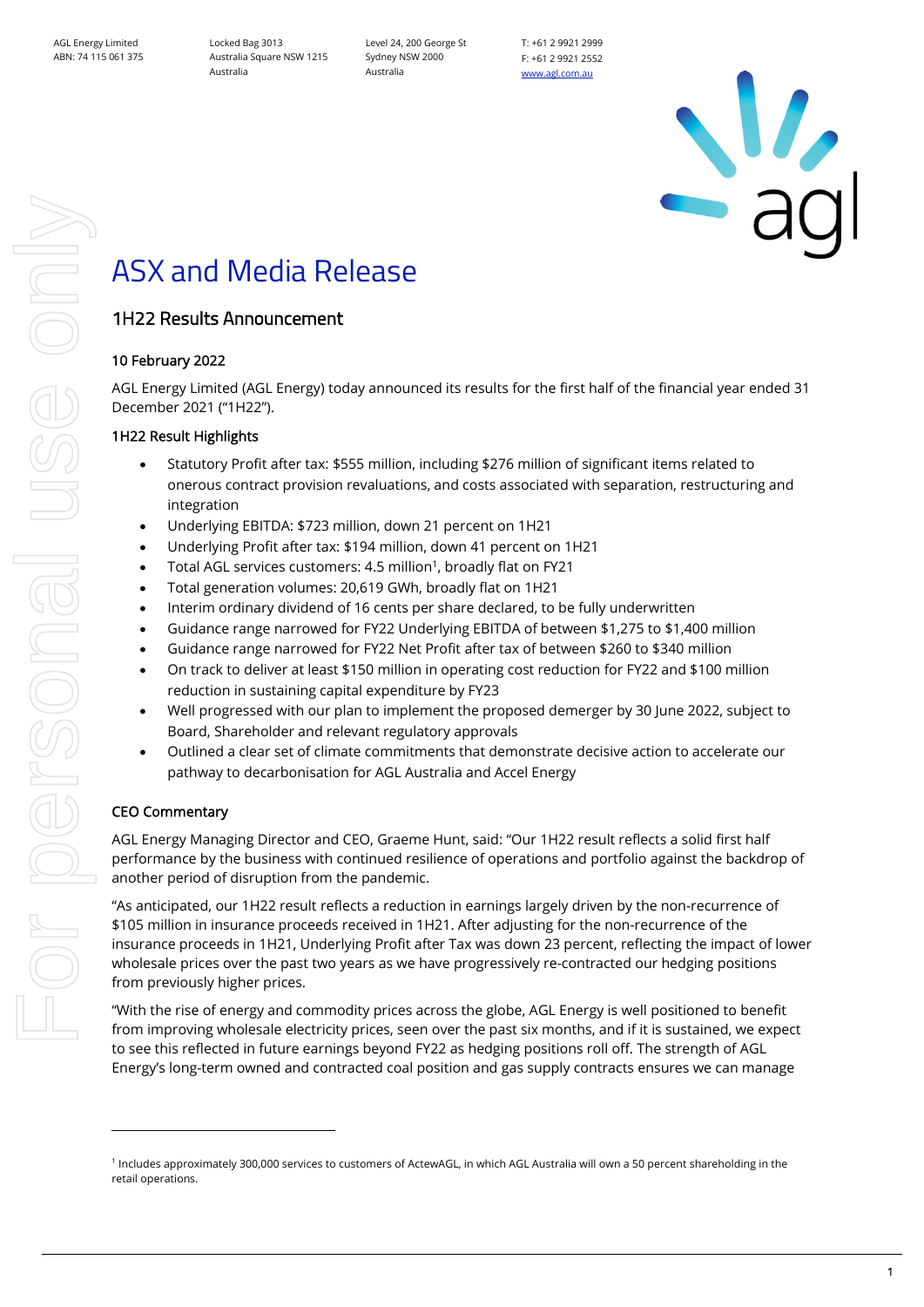For personal use only electricity. For personal use onn

the impact of the rise in commodity prices on our cost base and continue to provide affordable and reliable

"Our ongoing focus on cost discipline and cash preservation ensures the strength of the balance sheets of AGL Australia and Accel Energy following the proposed demerger. Operating costs decreased across the business, and we are on track to deliver our target of \$150 million in savings compared with FY20, by the end of the year. We are also on track to achieve our targeted \$100 million reduction in sustaining capital expenditure by FY23.

"In addition, we have completed the sale of our investments in EIP funds and Ecobee for approximately \$100 million while other targeted asset sales, including the Newcastle Gas Storage Facility, are ongoing.

"We continue to see growth in our telecommunications customer numbers across both our AGL and Southern Phone Company brands. While our energy customer services numbers were impacted by the expected churn of Click Energy customers, the impact was lower than forecast as a result of targeted retention activity. As a trusted Australian brand with 4.5 million<sup>1</sup> services to customers we continue to lead in retail energy with our broad, convenient offerings. Our Net Promoter Score, measuring customer loyalty, continued to improve to +9, which is our highest score to date.

"Despite challenging operating conditions and lower system demand as a result of the impact of COVID-19, milder weather and household solar penetration, our energy supply portfolio delivered resilient generation output. Our investments in making the thermal generation assets more flexible and responsive to market signals assists in capturing value and to provide reliable electricity in increasingly volatile periods of demand. Continuing our focus on developing flexible and reliable generation assets, we are progressing well with our investments in battery projects, with the construction of the Torrens battery underway and planning approval received for the Loy Yang battery."

"We are well-progressed with our proposed demerger with completion on track for 30 June 2022. The proposed demerger will create a strong future for both parts of our business and through this enable a responsible and orderly transition towards a decarbonised energy future. With two industry leading companies – Australia's leading multi-service energy retailer and Australia's largest electricity generator – each organisation will have the ability to unlock value potential as they each pursue strategies tailored to their individual purpose. With distinct value drivers, ESG weightings and investment propositions, each business will be better placed to attract investors, access capital, and improve future value.

"AGL Australia and Accel Energy will have leading roles in the energy transition, and today we are pleased to outline a set of climate commitments for both companies that demonstrate decisive action to accelerate our pathway to decarbonisation for each organisation. These commitments continue AGL Energy's strong legacy of innovation and development in response to the climate challenge - in the last two decades AGL Energy has played a leadership role in Australia's transition investing more than \$4.8 billion in renewable and firming generation, delivering more than 2,350 MW of new generation capacity since 2003.

"With these commitments we have set a new baseline for both AGL Australia and Accel Energy and it is against this that they will measure their success and strive to improve as the energy market evolves."

## Climate Commitments

The AGL Australia and Accel Energy climate commitments strike a balance between Australia's current and future energy needs and the need to responsibly decarbonise and position both organisations to lead a responsible transition for Australia's energy market.

AGL Australia will be carbon neutral for all Scope 1 and 2 emissions upon listing with a pathway to net zero for Scope 1, 2 and 3 by 2040 with a 50 percent reduction on FY19 levels by 2030. It will be a leader in decentralised energy products and services and drive the development of renewable capacity, leveraging its position to deliver innovative low carbon or carbon neutral products for retail and businesses.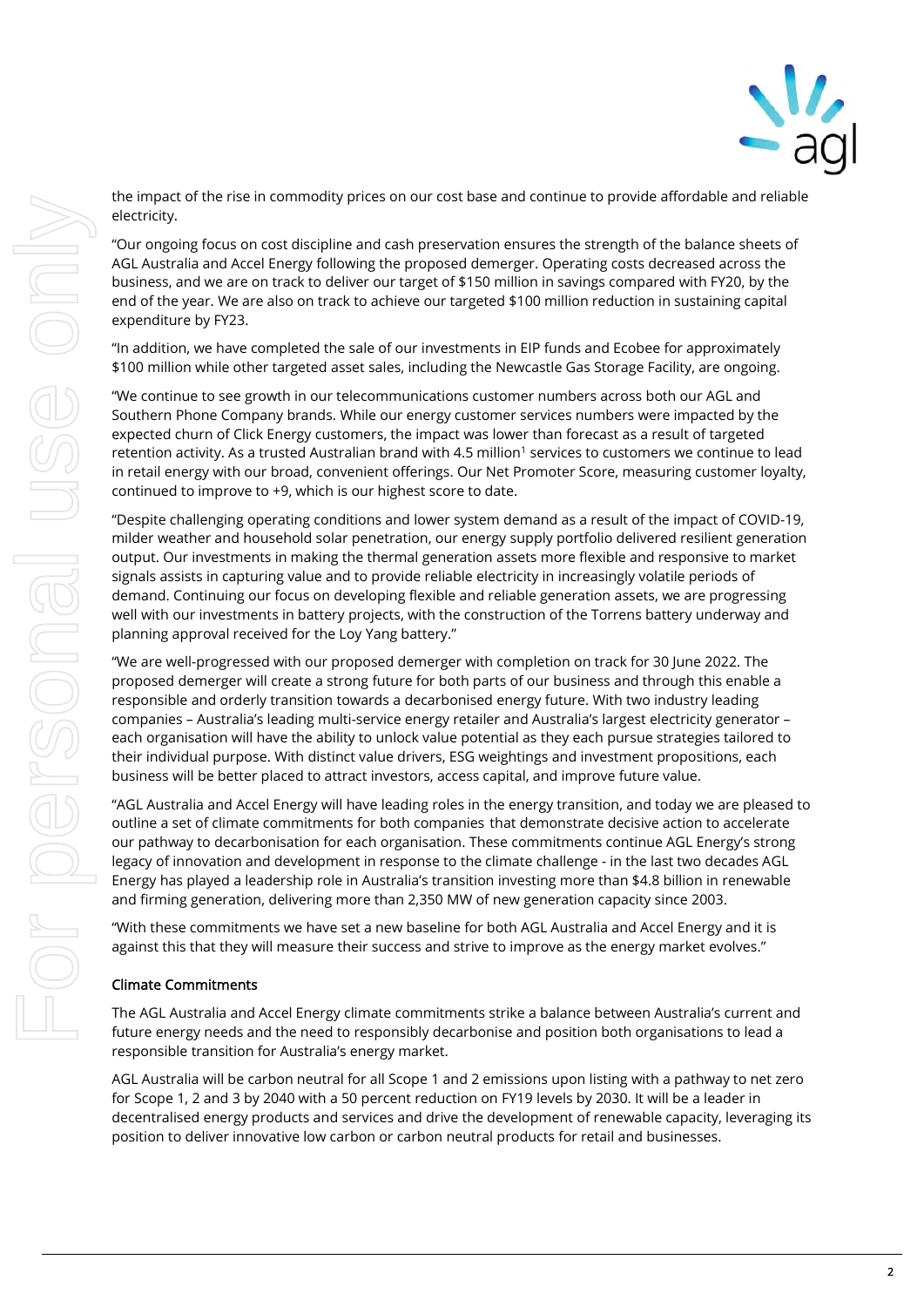

Accel Energy will provide reliable, low cost energy with a strong focus on repurposing existing thermal generation sites as low carbon industrial Energy Hubs as it brings forward its coal closure dates to no later than 2033 for Bayswater Power Station (previously 2035) and 2045 for Loy Yang A Power Station (previously 2048). As a result, emissions from Accel Energy's electricity generation assets will be reduced by a further 90 million tonnes over the period FY23 to FY50 compared to modelled outcomes of our previous commitments<sup>2</sup>. With Liddell scheduled to close by April 2023, Accel Energy will deliver a reduction in annual emissions of 18-27 percent between FY25-FY34 and by 55-60 percent in annual emissions between FY35- FY46 compared to an FY19 baseline.<sup>3</sup>

The readiness of the entire energy system to operate without our critical baseload generation will determine whether the earlier, more ambitious, targets within the range can be achieved. AGL Australia and Accel Energy are committed to working with government, industry and the community in pursuit of this and will be reporting annually on progress towards this ambition.

#### Demerger Update

AGL Energy is well progressed with the plan to implement the proposed demerger by 30 June 2022, subject to final AGL Energy Board, Shareholder, ATO and relevant regulatory and court approvals.

Since the announcement on 30 June 2021 confirming AGL Energy's intention to demerge, the organisational structures for both proposed entities have been completed. The new internal operational structures reflect more focused and leaner organisations, allowing each business to focus on their respective strategic opportunities. Through this process, AGL Australia and Accel Energy have identified further operating cost reduction targets for FY23, offsetting any growth activity, impact of acquisitions, and the duplication cost created by the proposed demerger. With respect to cash costs to execute the proposed demerger, these are expected to be between \$220 million and \$260 million. This includes debt refinance costs of approximately \$40 million for new facilities and early repayment of certain existing facilities<sup>4</sup>.

As previously announced, Peter Botten, current Chair of AGL Energy, will be Chair of Accel Energy, and Patricia McKenzie, current Non-Executive Director of AGL Energy, will be Chair of AGL Australia. AGL Energy can confirm that following the proposed demerger, the other existing AGL Energy Non-Executive Directors are proposed to be appointed to AGL Australia and Accel Energy as follows:

- Jacqueline Hey Non-Executive Director, AGL Australia
- Mark Bloom Non-Executive Director, AGL Australia
- Diane Smith-Gander Non-Executive Director, Accel Energy
- Graham Cockroft Non-Executive Director, Accel Energy

Additionally, Gary Brown has commenced at AGL Energy and has been identified as the Chief Financial Officer of Accel Energy following the proposed demerger.

Debt financing arrangements have been completed for both proposed entities, with an investment grade credit rating of Baa2 expected for AGL Australia and Baa3 expected for Accel Energy. Accel Energy will hold a 15 percent minority interest in AGL Australia, which will strengthen the balance sheet and financial flexibility of Accel Energy.

<sup>&</sup>lt;sup>2</sup> Trajectory referenced in AGL Energy's 30 June 2021 announcement and the previously announced coal closure dates.

<sup>&</sup>lt;sup>3</sup> FY19 baseline comprises Scope 1 and Scope 2 emissions for all electricity generation assets that will be operated by Accel Energy following demerger, as reported under the National Greenhouse and Energy Act 2007.

<sup>4</sup> Further information on post demerger dis-synergies to be included in scheme booklet.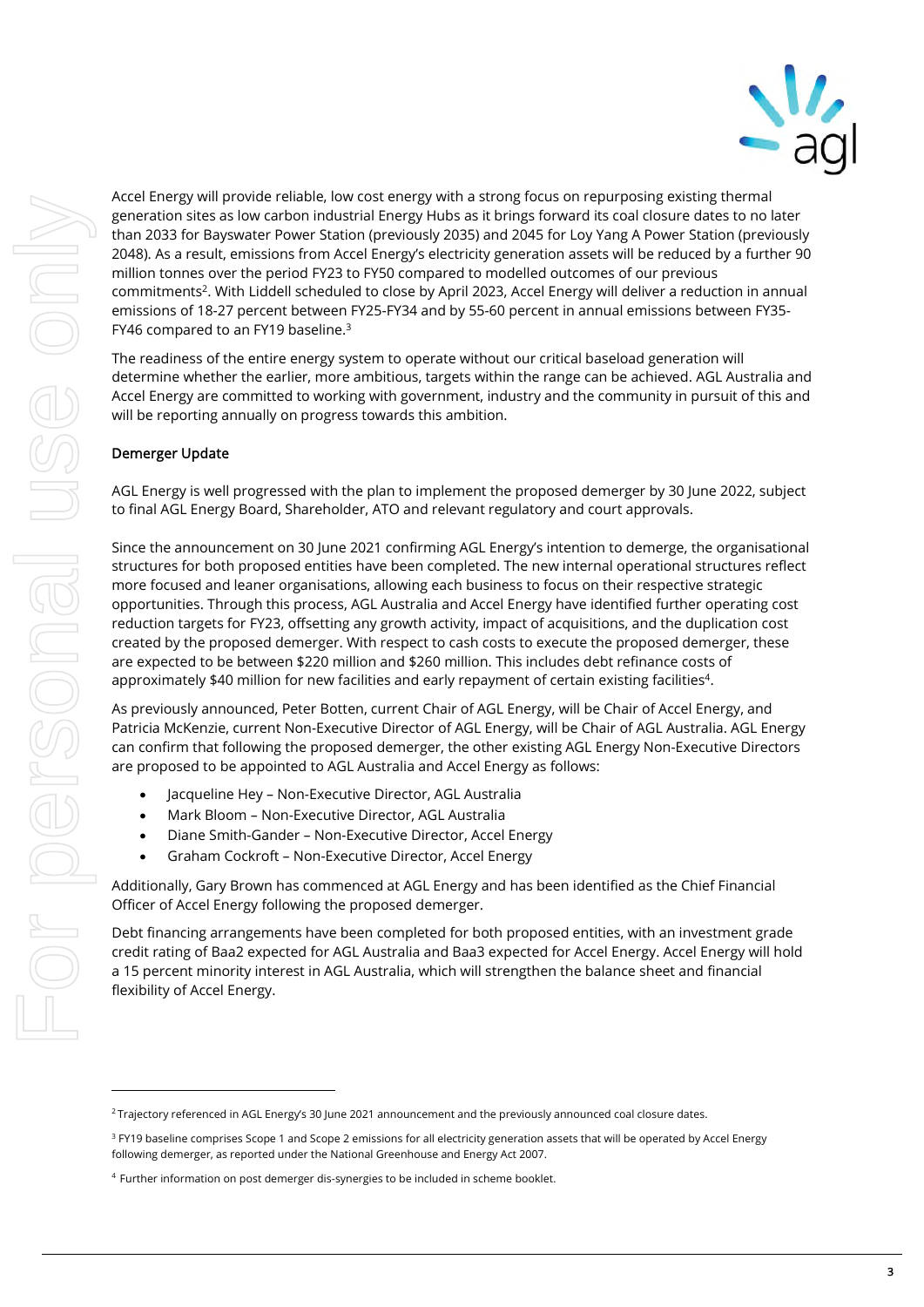

Consistent with AGL Energy's previous announcements, it is proposed that the respective dividend policies for each entity to be adopted are:

- AGL Australia: 60 percent to 75 percent of underlying NPAT
- Accel Energy: 80 percent to 100 percent of free cash flows after servicing net finance costs

Mr Hunt said "Lender commitment to financing arrangements for AGL Australia and Accel Energy recognises the integral role both companies will play in the energy transition. We believe the dividend policies announced today allow both companies the flexibility to manage their capital for future growth and maintain debt whilst providing appropriate returns to shareholders."

AGL Australia and Accel Energy continue to progress the structure and finalisation of offtake and transitional services agreements.

#### Statutory and Underlying Profit

[AGL Energy's S](https://www.agl.com.au/-/media/AGL/About-AGL/Documents/Media-Center/ASX-and-Media-Releases/2016/160810_ASXAGLREsults1580439.pdf?la=en&hash=181F75EAB6EDECA9D7D63C4DFD19134DE1FF669D)tatutory Profit after tax was \$555 million. This included the reversal of charges previously recognised and associated with onerous contract provisions reflecting the rise in forward prices on both electricity and large-scale generation certificates, the proposed demerger transaction and separation costs, and restructuring and integration costs. In addition, the Statutory Profit included a positive movement in the fair value of financial instruments of \$85 million, primarily reflecting the impact of higher oil and gas forward prices relative to AGL Energy's hedged position.

Underlying Profit after tax, which excludes movements in the fair value of financial instruments and Significant Items, was \$194 million, down 41 percent.

#### Dividends and Capital Management

AGL Energy delivered net cash from operating activities of \$661 million, up 9 percent on 1H21. This increase was largely due to a positive movement in working capital. This included a positive movement in green certificate assets and a large inflow from margin calls compared with a small outflow in 1H21, associated with wholesale market positions. This was largely offset by a reduction in earnings.

At 31 December 2021, AGL Energy had over \$700 million of cash and undrawn debt facilities available.

AGL Energy has declared an interim unfranked dividend for FY22 of 16 cents per share. The interim dividend is consistent with AGL Energy's dividend policy to target a payout ratio of 75 percent of Underlying Profit after tax. The interim FY22 dividend will be paid on 30 March 2022.

AGL Energy's DRP will operate with respect to the FY22 interim dividend, and no discount will apply to shares issued under the DRP. As previously announced, the DRP will be fully underwritten. AGL Energy has appointed Macquarie Capital (Australia) Limited as underwriter. The last date for shareholders to elect to participate in the DRP for the FY22 Interim Dividend is 25 February 2022.

#### **Outlook**

AGL Energy has narrowed underlying earnings guidance ranges for FY22 in line with the solid first half performance, with ranges narrowed as follows:

- Underlying EBITDA is expected to be between \$1,275 and \$1,400 million, previous guidance was between \$1,200 and \$1,400 million
- Underlying Net Profit after tax is expected to be between \$260 and \$340 million, previous guidance was between \$220 and \$340 million

These updated ranges reflect AGL Energy's solid first half performance due to a strong generation and trading performance in the second quarter. Despite the strong first half performance, earnings are expected to be lower in the second half due to increased costs of capacity to cover periods of peak electricity demand, which are higher in the summer months.